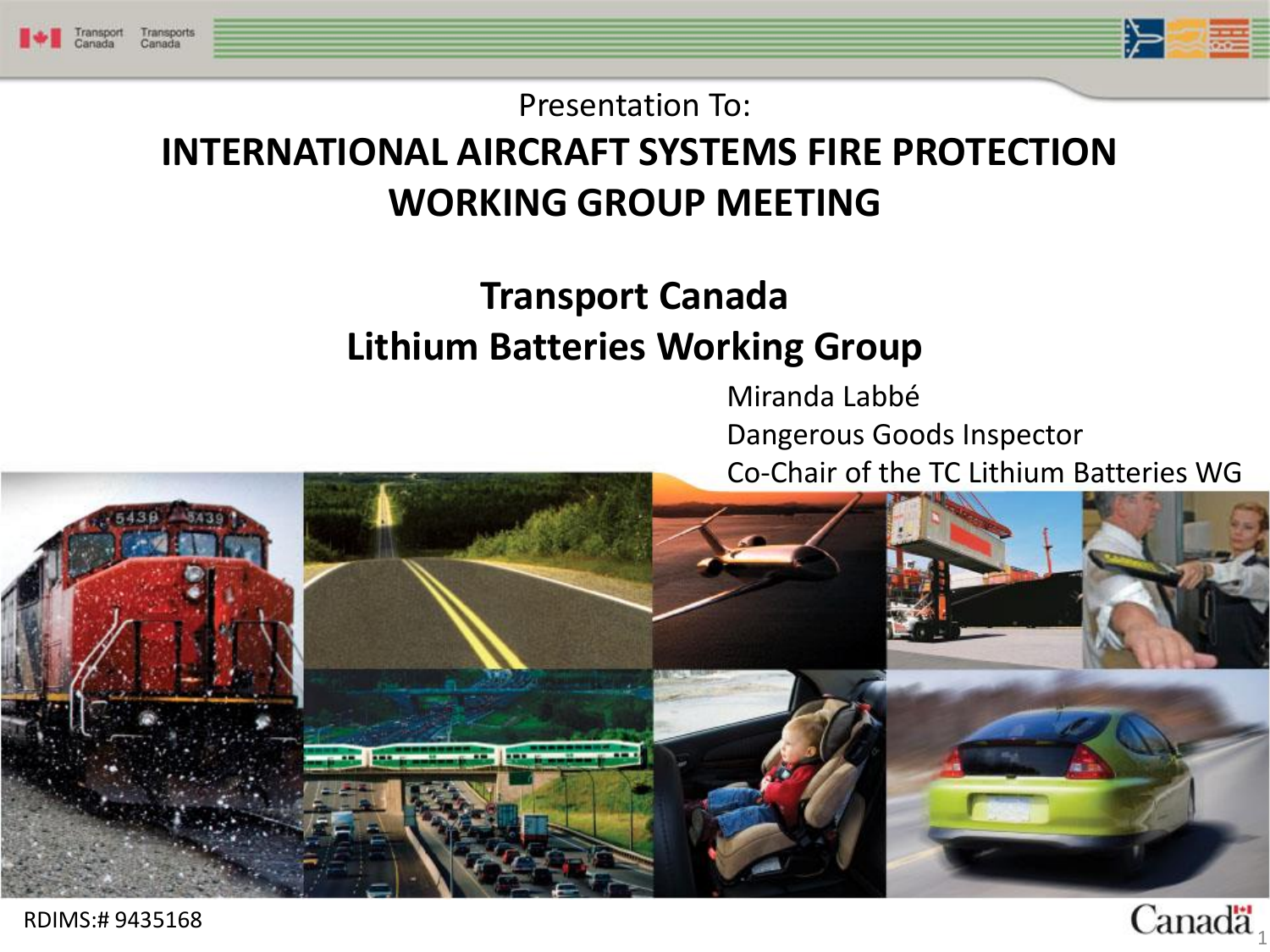

- Increased demand for more powerful batteries = increase in shipping
- Undeclared and counterfeit batteries becoming more common
- Lithium batteries contain flammable materials
- Battery failure can lead to: heat, fire, explosion, thermal runaway and failure of adjacent cells/batteries
- Lithium battery incidents have resulted from:
	- Poor manufacturing and design
	- Improper handling and abuse during transport and by users
	- Improper packaging and lack of external short circuit protection
	- Exposure to high-temperature environments and fire







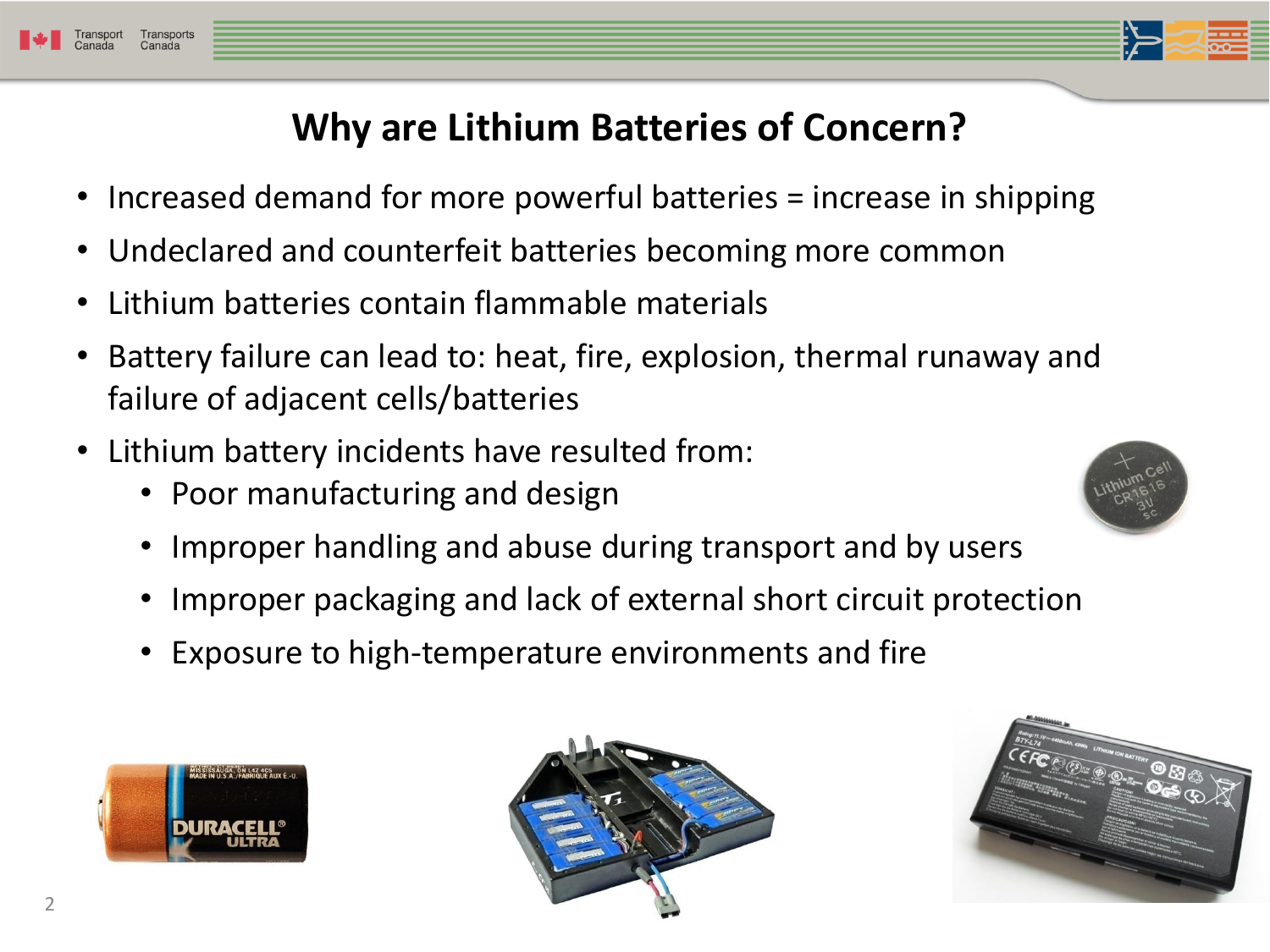

### **Transportation of Lithium Batteries - Background**

### **TC Lithium Batteries Working Group**

## **Mandate***:*

- The TC Lithium Batteries Working Group aims to consolidate Transport Canada's knowledge base on this topic and identify, discuss and analyse issues relating the transport and handling of lithium batteries.
- The Working Group may make recommendations to the TDG Director General on ways to improve the safety of lithium battery transport in Canada.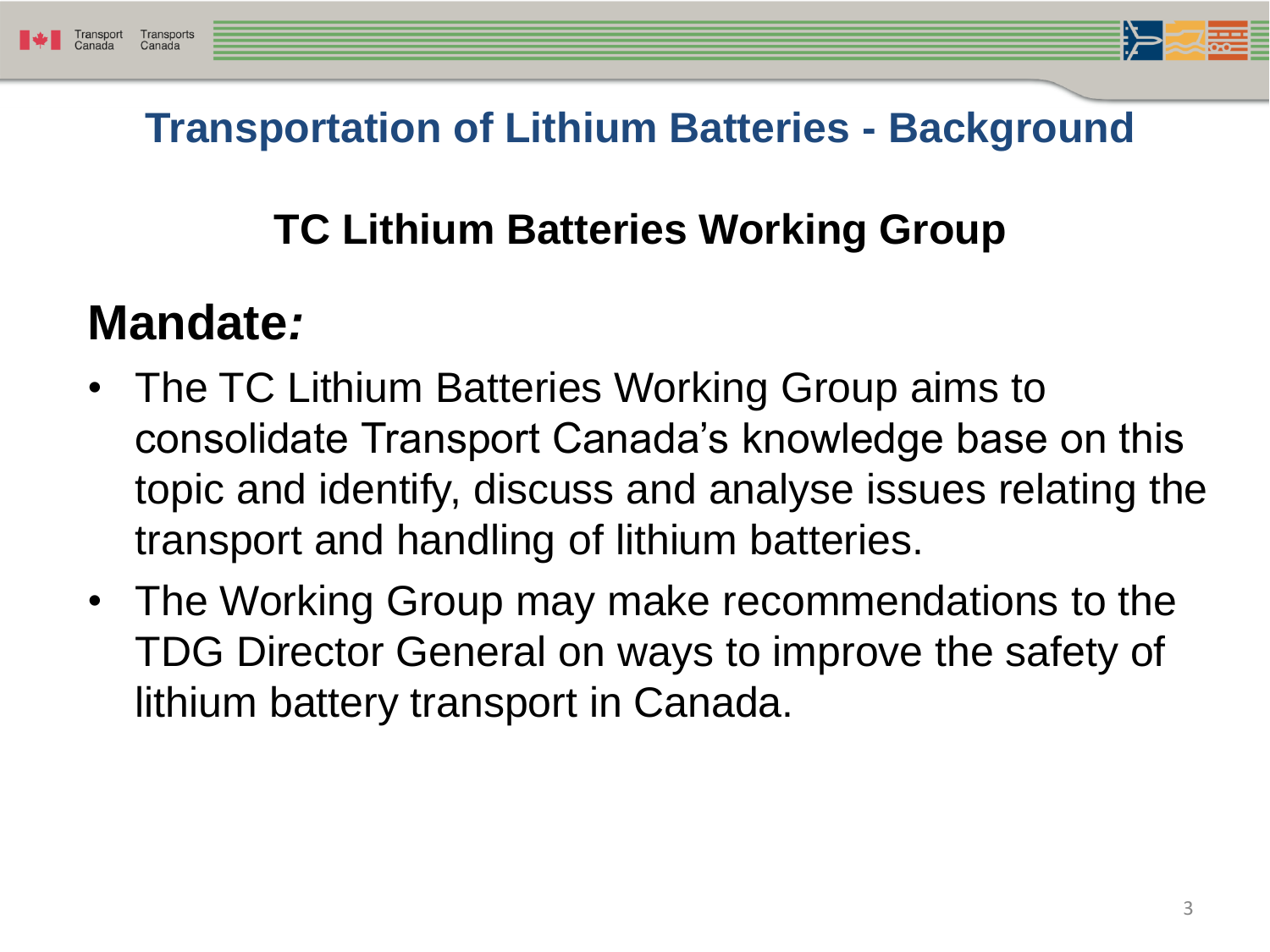## **Transportation of Lithium Batteries - Background**

- Identified as an emerging issue (along with oil on rail) in 2012 and continues to be in 2014
- TC Lithium Batteries Working Group established in 2012
- Developed cost-effective awareness material in 2012 and 2013:
	- TDG website material to target shippers and general travelers
	- Sent material to Canada Post, Canada Border Services Agency, TDG General Policy Advisory Council members
	- One-pager distributed during inspection campaign
- 2013 TC National Lithium Battery Targeted Inspection Campaign highlighted significant non-compliance and awareness issues that could increase the risk of a lithium battery incident in air transport
- An increase in consumer demand is driving the production and subsequent transport of more and more batteries. Higher volumes imply an increasing number of incidents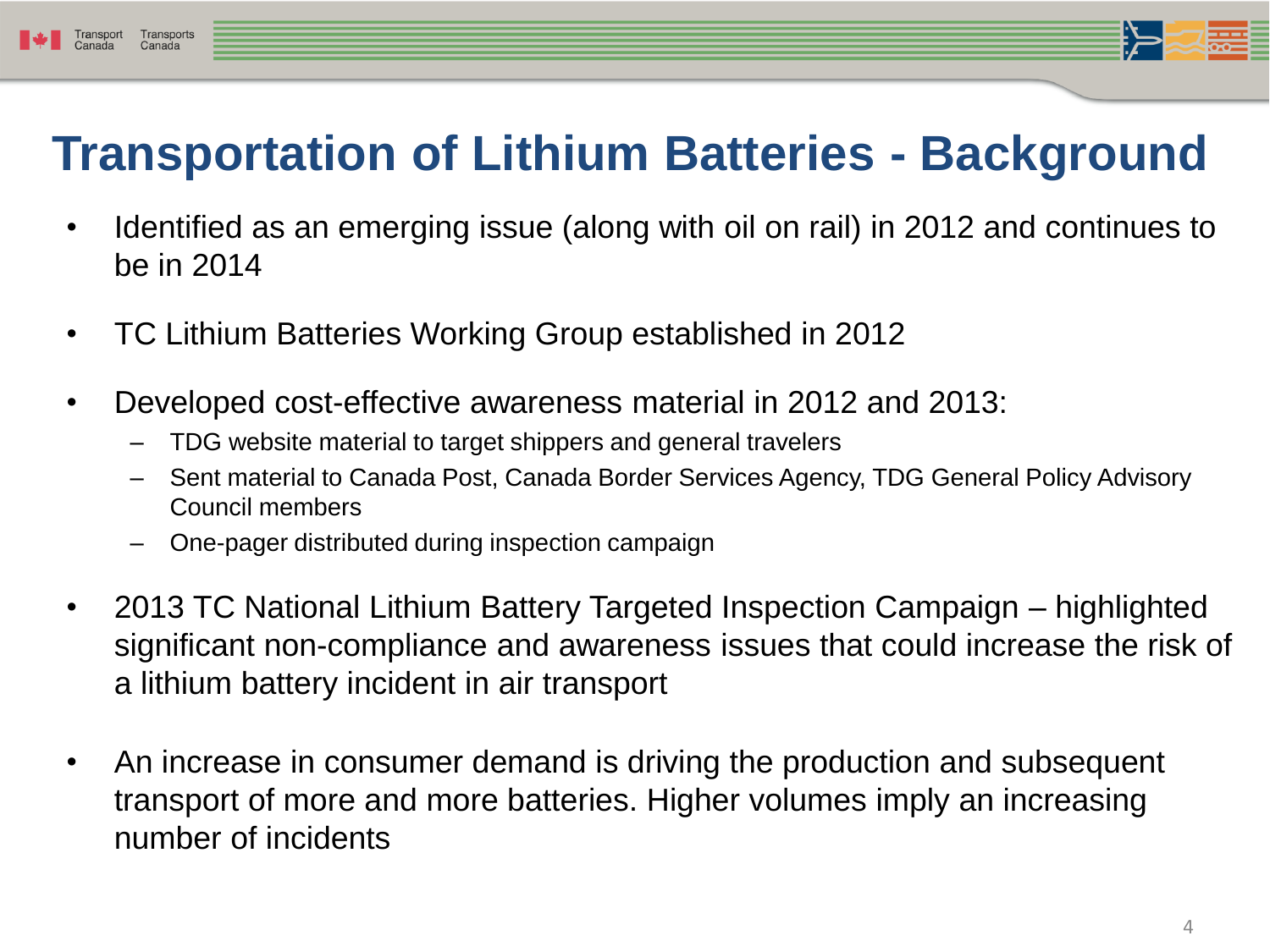

**Aim of the TC Lithium Batteries WG:**



**GOAL:** Reduce the risk (probability x consequence) of a lithium battery incident in the transportation cycle.

## **How significant is the risk? AND What can we do to reduce the risk?**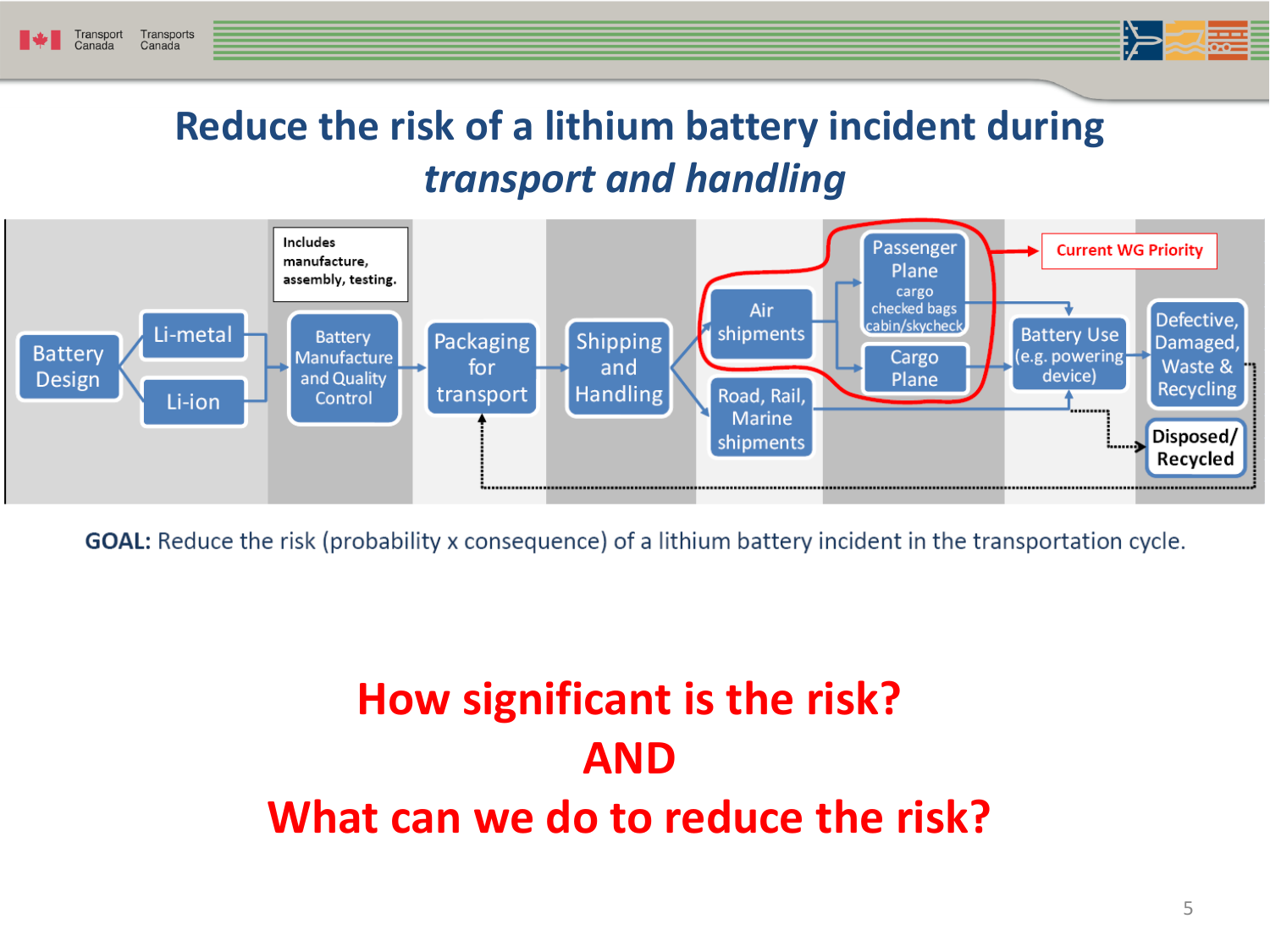*A multimodal WG, with members from TDG, Civil Aviation, Road Safety and Marine Safety.* 

Our current work is focused on these areas:

- •Compliance
- •Awareness
- •Regulations
- •Research, Data Collection and Risk Analysis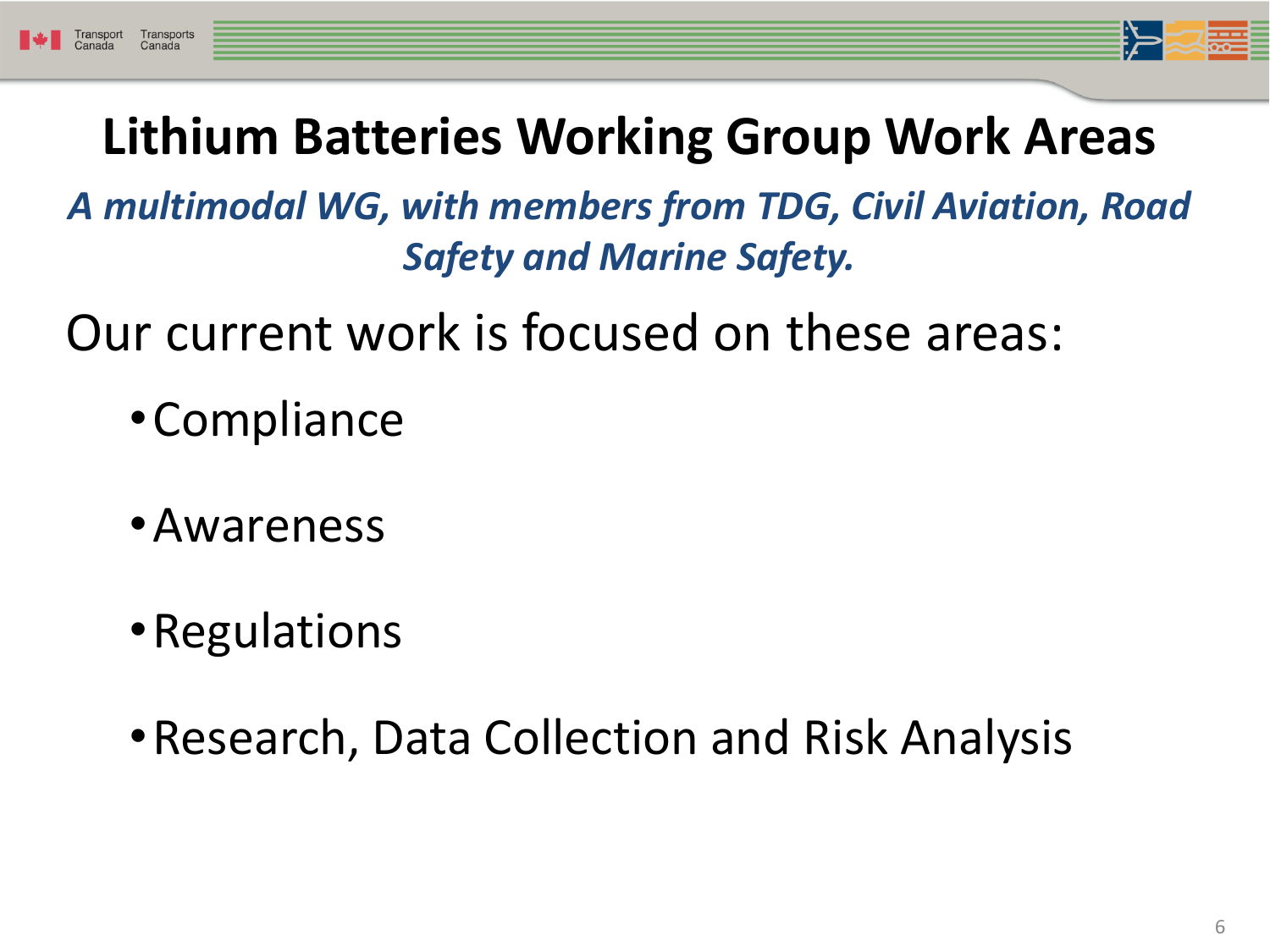## **Compliance**

- Summer 2013 **Assessed national compliance levels through inspection campaign -** Our goals were to:
	- $\checkmark$  Monitor compliance with applicable regulations
	- $\sqrt{\text{Raise}}$  awareness
	- $\checkmark$  Collect and analyze data to better understand the lithium battery industry
- 106 companies that transported lithium batteries were inspected as part of this campaign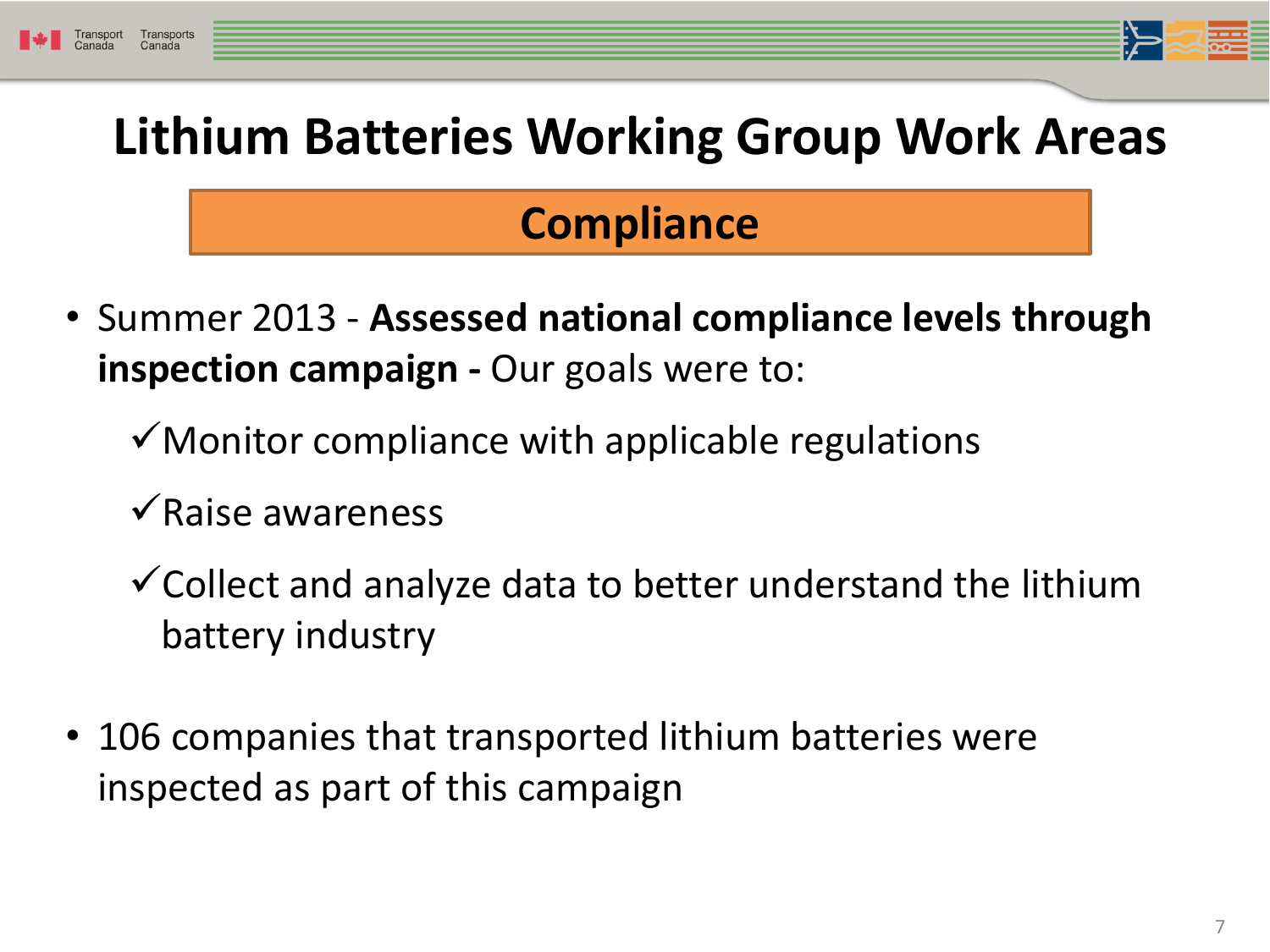### **Compliance**

#### **Key findings from the inspection campaign:**

- Awareness is very poor in general:
	- regardless of shipping mode and size of company
	- very low level of awareness of ICAO requirements by those shipping by air
	- very low awareness of the dangers associated with lithium batteries
- A surprising number of companies shipped damaged, defective and waste batteries by air in the past year
- 78% of companies who ship batteries by air were not declaring their shipments properly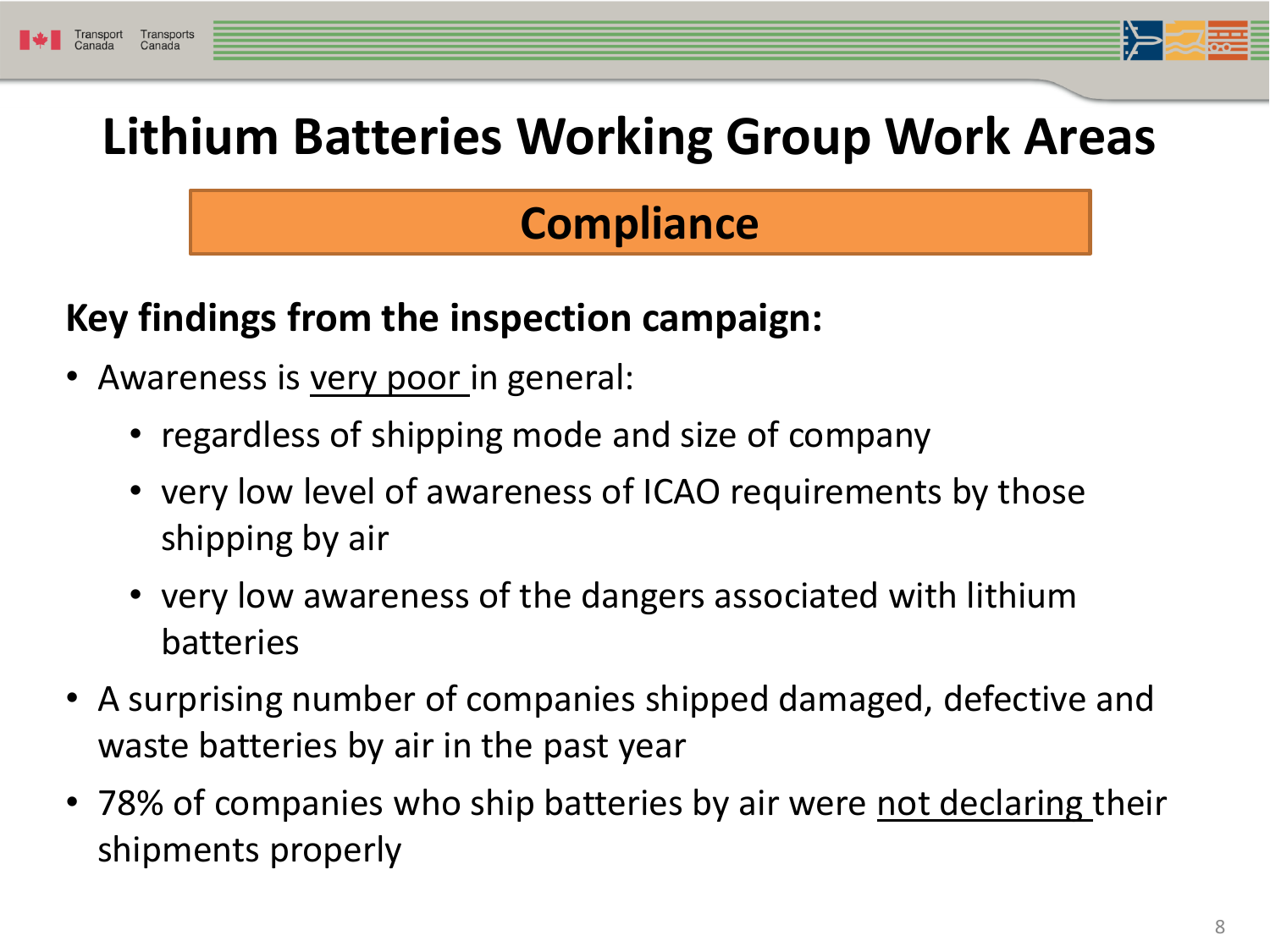### **Awareness**

- Raise awareness that lithium batteries are dangerous goods and that they must be handled, shipped and transported safely
- Awareness material was created:
	- A two-pager document was distributed during the national inspection campaign
	- Lithium battery bulletin on the TDG website: <http://www.tc.gc.ca/eng/tdg/lithium-batteries-are-dangerous-goods-1162.html>
- Lithium battery awareness sessions were offered to inspectors who participated in the inspection campaign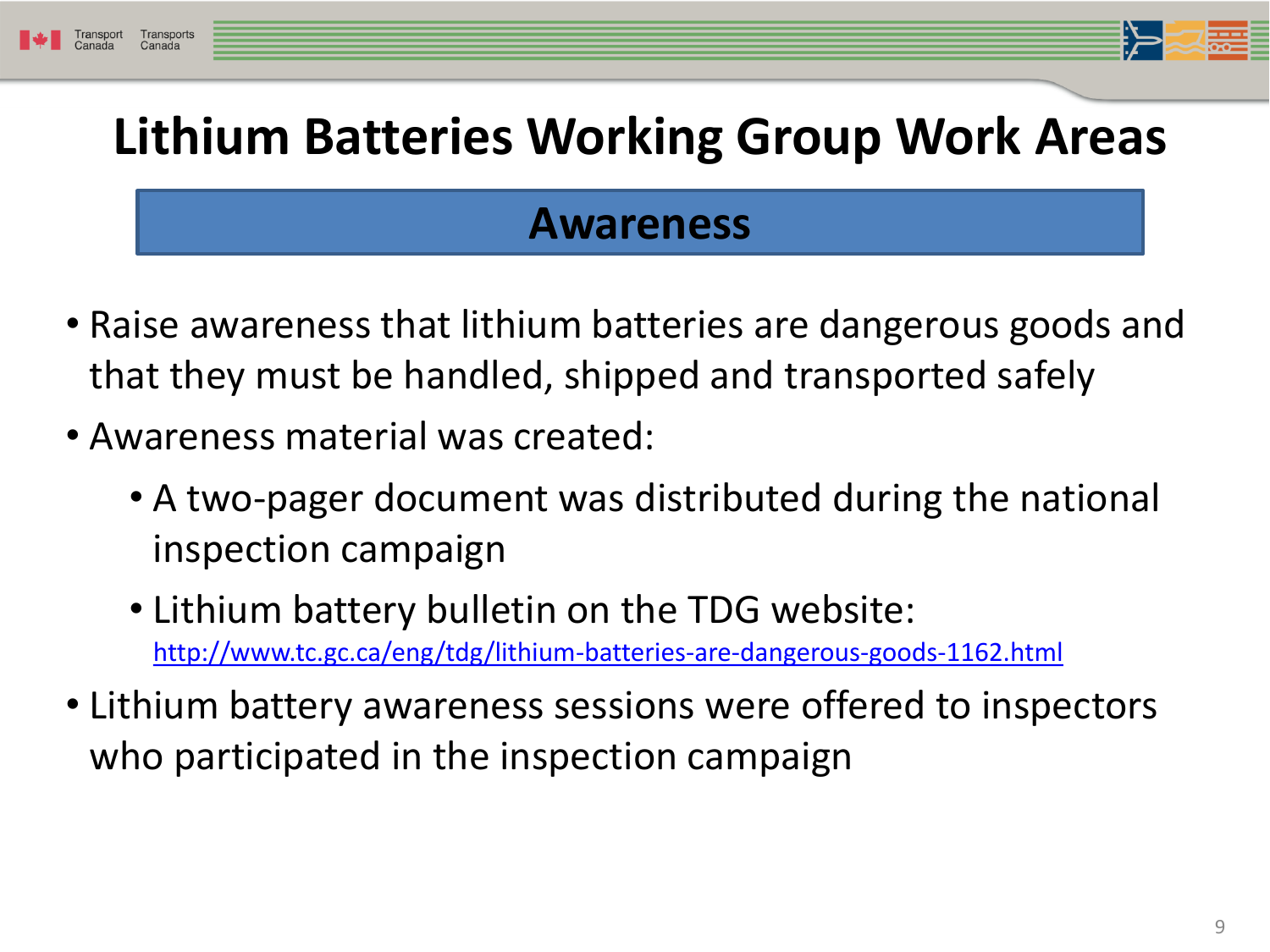## **Regulations**

Align Canadian regulations on lithium batteries with current international regulations. It is very important for the TDG Regulations to be up-to-date to ensure enforceability and consistency

Planned Amendments to the **TDG Regulations**:

- UN 18 amendment of the TDG Regulations Canada Gazette I publication September 2014
- Current projected timeline is for the amendment to Part 8, Reporting to be submitted for publication in Canada Gazette I in September-October 2014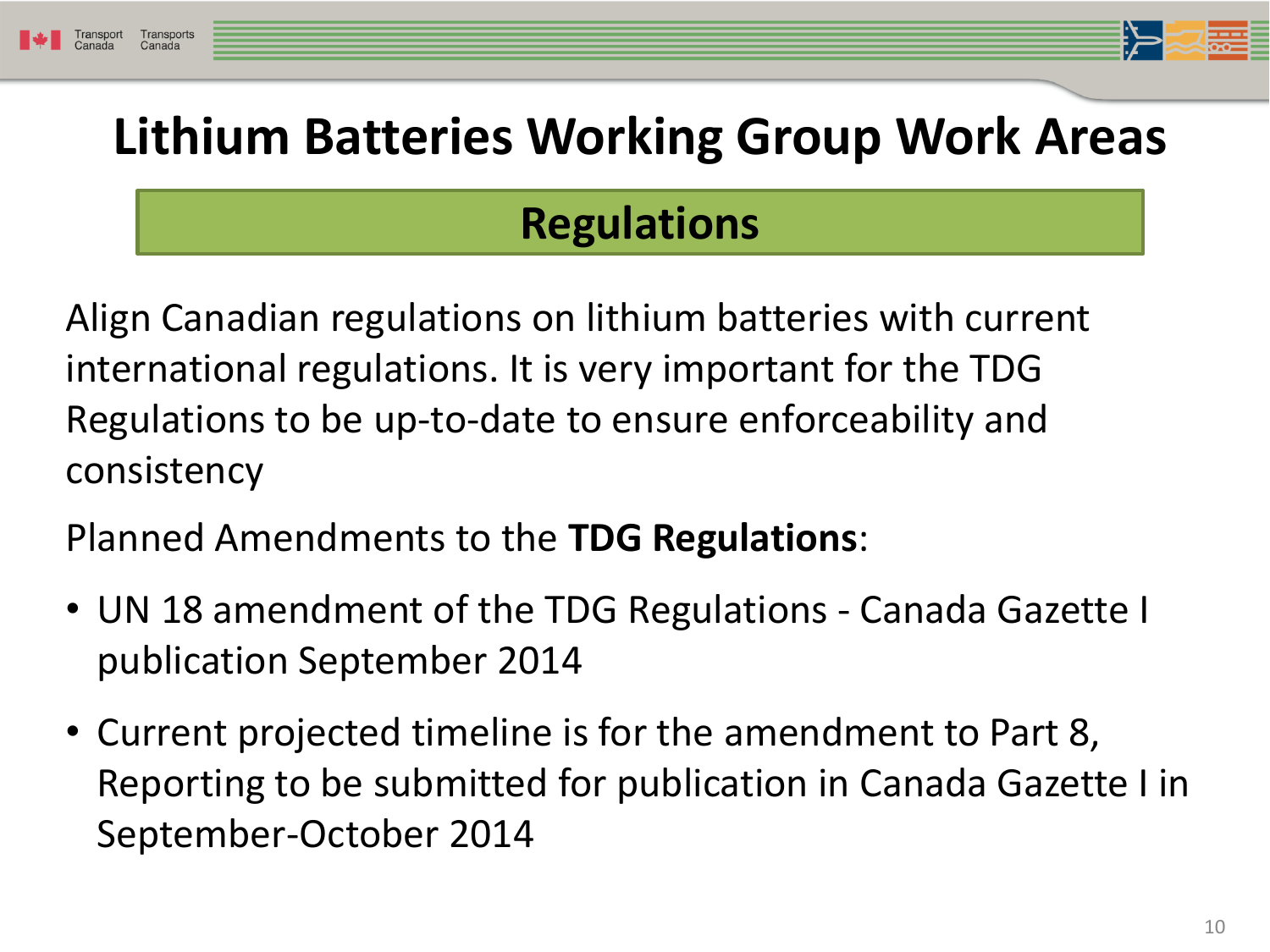

#### **Research, Data Collection and Risk Analysis**

- **Ongoing project with National Research Council - assess the key risk factors in the air shipping and handling of lithium batteries**
- **TDG Research is planning a suite of multi-year projects starting in 2014-15 f/y to assess impact, risk, mitigation, that could include:**
	- o Assessment of supply chain of lithium battery air shipments in Canada
	- $\circ$  A study of the environmental and abuse conditions during shipping and handling by air, and assessment of performance packaging and other mitigation measures for lithium batteries
	- o A feasibility study of existing air cargo security screening technologies and applicability to lithium batteries (for detecting non-declared batteries)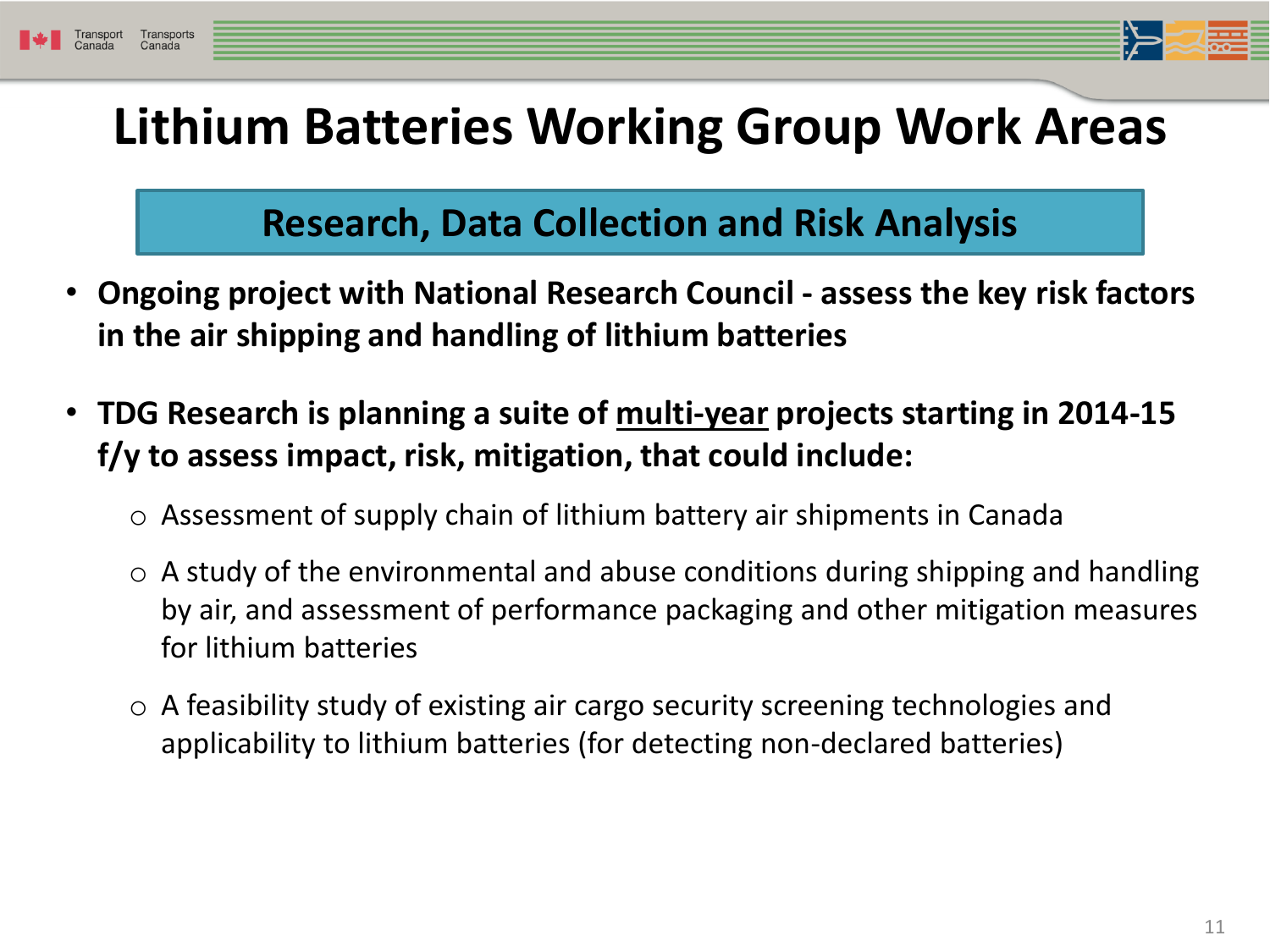



# **Lithium Batteries Working Group**

The TC Lithium Batteries WG identified recommendations stemming from the 2013 National Lithium Battery Inspection Campaign in the following areas:

- o **Awareness**
- o **Inspector Education**
- o **Regulations**
- o **Compliance**
- o **Research**
- o **Data Collection and Risk Analysis**
- o **Response**

The recommendations were presented to and approved by the Management Team. TC is working towards implementing them.